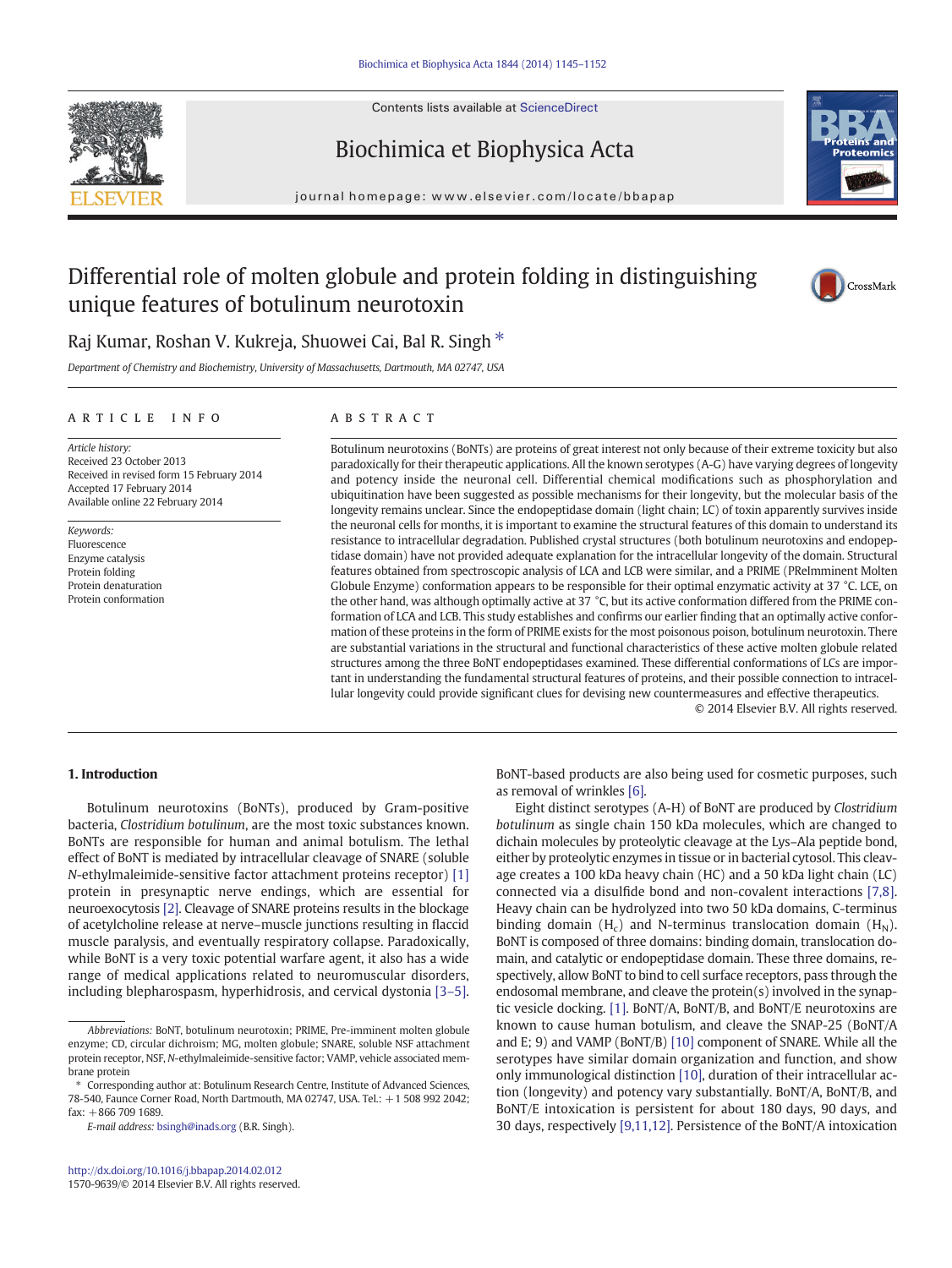is because of the stability of its catalytic domain, the light chain, inside neuronal cells [\[13,14\].](#page-7-0) The basis of differential stability of light chains of different BoNT serotypes is critical to develop countermeasures against botulism, and more effective therapeutic products. Possible reasons for the long term persistence of BoNT/A light chains could be phosphorylation and ubiquitination [\[15,16\]](#page-7-0), which may depend on the structural and conformational state of the light chains.

Crystal structures of BoNT LCs suggest a high level of similarity in secondary and tertiary structures, as well as identical active site motif (HEXXH) and other active site participating residues (Y, R and E), which have little to offer as an explanation for the differential intracellular behavior of these molecules. Since light chains are the catalytic moieties of BoNTs, which upon entering the cell are responsible for the toxicity in neuronal cells, it is important to examine the structural features of the light chains of different BoNT serotypes. Comparison of LC structure of BoNT/A, BoNT/B, and BoNT/E may provide us clues to understand the differential behavior of these molecules.

In this work, we have examined the structural features of BoNT/A, B and E light chains to look for the elements of the PRIME structure, which has already been established for the BoNT/A light chain [\[17\]](#page-7-0). We have addressed the question as to whether the PRIME structure is a common structural feature involved in the function of these molecules. Our observations suggest that the BoNT/B light chain exhibits the PRIME structure which is responsible for its optimal activity at 37 °C, similar to BoNT/A LC. However, existence of PRIME conformation is not clearly visible for BoNT/E LC, despite its optimal activity at 37 °C.

#### 2. Materials and methods

#### 2.1. Expression and purification of BoNT/A, BoNT/B and BoNT/E light chains

All the light chains were purified on  $Ni<sup>2+</sup>$  column according to the method described earlier [\[18\].](#page-7-0) BoNT/A and BoNT/B light chains were purified in phosphate buffer (10 mM sodium phosphate pH 8.0, containing 300 mM NaCl) but due to the solubility problem BoNT/E was purified in Tris-buffer (50 mM Tris pH 8.0, containing 500 mM NaCl). Prior to conducting experiments, all light chains were dialyzed in 10 mM phosphate buffer, pH 7.3, containing 150 mM NaCl and 1 mM DTT.

#### 2.2. CD spectroscopy

CD spectra were measured at 25 °C on Jasco J715 CD spectrophotometer (Jasco Inc., Easton NJ) equipped with a Peltier type temperature controller (Model PTC-348 W). For secondary and tertiary structure measurements by CD spectral analysis in far-UV and near-UV regions, respectively, 0.2–0.3 mg/ml and 0.5 mg/ml concentrations of LC were used. For secondary structure analysis, spectra were recorded between 250 nm and 190 nm, and for tertiary structure, spectra were recorded between 310 nm and 250 nm. Spectral recording was carried out at a speed of 20 nm/min with a response time of 8 s, using cuvettes with different pathlength for far-UV (1 mm) and near-UV (1 cm). A total of three scans were recorded and averaged to increase the signal to noise ratio. The final spectra were obtained after correcting the buffer contribution. Secondary structure content was determined by using the Jasco secondary structure estimation program, which is based on the algorithm of Yang et al. [\[19\].](#page-7-0)

For thermal denaturation experiments, protein was heated to a given temperature, and the CD spectrum was recorded after incubating the sample at that temperature for 5 min.

For thermal unfolding of the secondary structure, CD signal at 222 nm was monitored with a heating rate of 1 °C/min between 25 °C and 90 °C. High concentration of protein required for the near-UV CD signal resulted in protein aggregation at high temperatures. Therefore, it was not possible to monitor tertiary structure changes with CD.

#### 2.3. Urea denaturation of BoNT endopeptidase

Recombinant full length LCA, LCB and LCE were dialyzed against the phosphate buffer (10 mM sodium phosphate, 150 mM NaCl, 1 mM dithiotritol, pH 7.3), and diluted to a fixed concentration of LC (0.2 mg/ml) by a series of varying urea concentrations (at least 0.5 M apart) from a 10 M stock urea solution yielding a final urea concentration in the sample between 0 and 8 M. All the mixtures were equilibrated for at least 2 h at 25 °C before recording CD spectra. CD spectrum was recorded between 250 nm and 190 nm.

Circular dichroism (CD) spectra were recorded in the far-UV region at 25 °C under similar conditions as described above, and the data was plotted for signal at 222 nm for each LC–urea concentration.

#### 2.4. Fluorescence spectroscopy

Fluorescence measurements of BoNT LCs were carried out using the ISS K2 fluorimeter. Protein solutions (0.1 mg/ml) were excited at 280 and 295 nm, and emission spectra were recorded between 310 and 400 nm. Experiments were carried out in 10 mm fluorescence cuvette. Excitation and emission slits width were fixed at 4 nm.

Thermal denaturation of tertiary structure was monitored by fluorescence. For measuring thermal denaturation by fluorescence we used the ratio of F<sub>351</sub>/F<sub>316</sub> and F<sub>351</sub>/F<sub>306</sub> for LCB and LCE, respectively. F is fluorescence intensity, and numbers represent wavelengths of emission. Samples were heated from 25 to 90 at a rate of 1 °C/min. Excitation wavelength for thermal denaturation experiment was 280 nm.

#### 2.5. Second derivative UV spectroscopy

Absorption spectra of LC dissolved in buffer (10 mM sodium phosphate pH 7.3, containing 150 mM NaCl and 1 mM DTT) were recorded between 225 and 330 nm on a Simadzu UV spectrophotometer, attached with a water bath to control temperature. The spectra were derivatized to the second order having 0.2 nm resolution and delta lambda. The ratio of a (an arithmetic sum of the negative  $d^2A/d^2\lambda$  at 284 nm and positive  $d^2A/d^2\lambda$  at 289.5 nm) and b (an arithmetic sum of the negative at 291 nm and the positive at 294 nm) was measured at different temperatures.

#### 2.6. ANS binding

ANS (1,8-anilinonapthalenesulfonate) is a dye whose fluorescence is strongly quenched by water, and undergoes a dramatic increase in fluorescence intensity when it binds to hydrophobic regions of a protein molecule. ANS binding was performed for BoNT/B and BoNT/E LCs. ANS was titrated into 1 ml of 1 μM of protein solution in 10 mM sodium phosphate pH 7.3, containing 150 mM NaCl and 1 mM DTT, in a 1 cm path length cuvette. BoNT/B and BoNT/E LC each was titrated to 70 μM and 80 μM ANS, respectively, to reach the fluorescence saturation. Excitation wavelength was 370 nm, and emission spectra were recorded from 410 nm to 510 nm. Excitation and emission slit widths were fixed at 4 and 8 nm, respectively. Fluorescence intensities were measured at different temperatures, after the solution was incubated for 5 min at each temperature.

#### 2.7. Endopeptidase assay

BoNT/B LC (LCB) was assayed for endopeptidase activity by using Vamptide (OBZ/DNP; List Biological, Campbell, CA) as its substrate. This peptide is intramolecularly quenched by FRET (fluorescence resonance energy transfer). The FRET assay was carried out at a given temperature with excitation at 321 nm and emission 418 nm. Excitation and emission slit widths were fixed at 4 nm. Before adding substrate, LCB was incubated at the designated temperature for 30 min. For the endopeptidase activity of LCB, the concentrations of the Vamptide and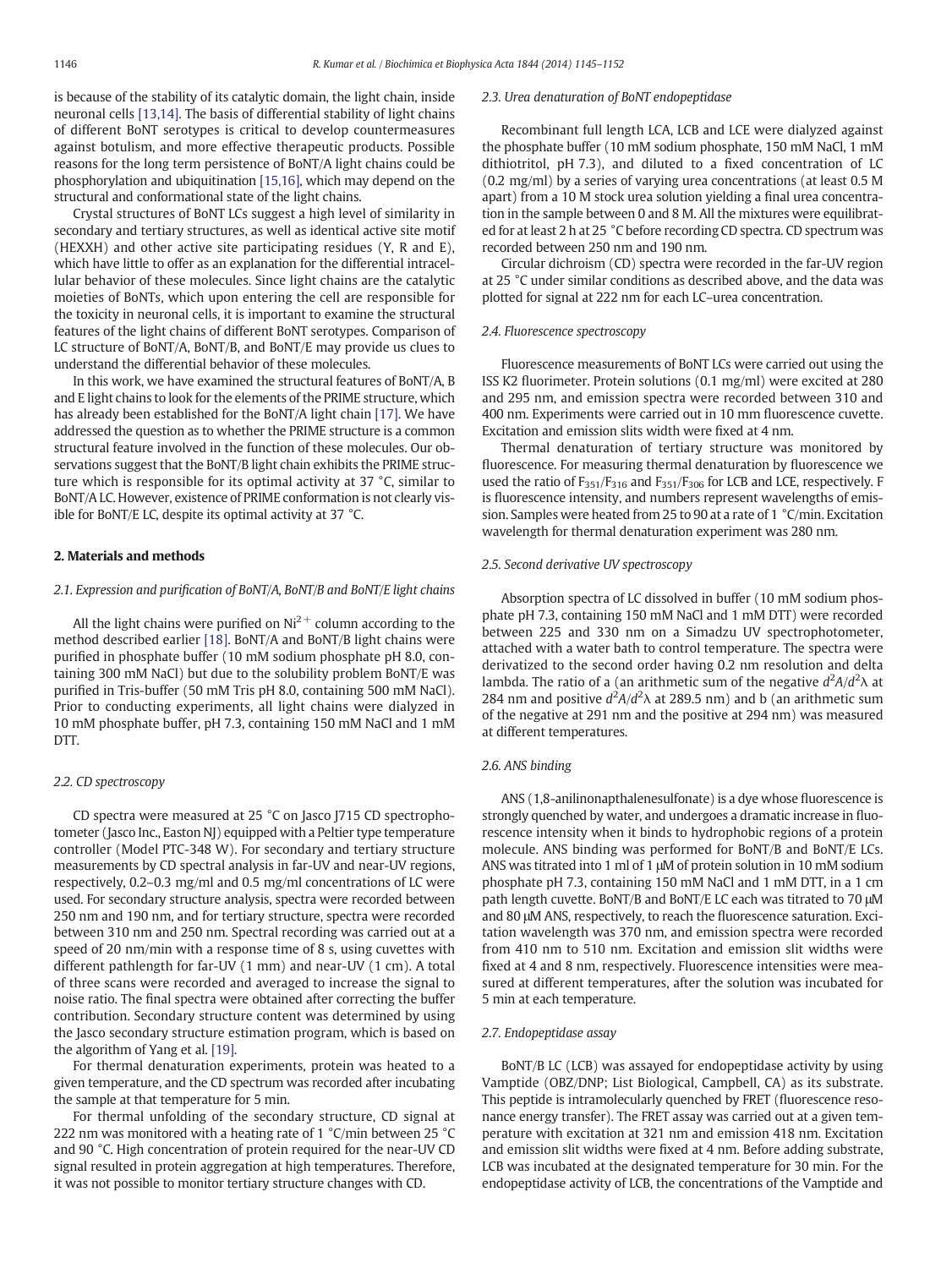<span id="page-2-0"></span>LCB used were 6 μM and 100 nM, respectively, dissolved in an assay buffer (10 mM sodium phosphate, containing 150 mM NaCl and 1 mM DTT, pH 7.3). The enzyme reaction was carried out for 60 min with continuous monitoring of the fluorescence signal.

BoNT/E LC (LCE) was assayed for endopeptidase activity using fluorescence peptide substrate, SNAPEtide (List Biological Inc., CA) as its substrate. Since enzyme activity curve was saturating faster with 100 nM LCE, we used 50 nM LCE for the determination of the endopeptidase activity. The temperature effect on the endopeptidase activity of LCE was examined by incubating 6 μM SNAPEtide with 50 nM LC at the designated temperature for 10 min in an assay buffer (10 mM sodium phosphate buffer, 150 mM NaCl, and pH 7.3). Before adding SNAP Etide, 50 nM LCE was incubated for 30 min at the designated temperature. The plate was read in a SpectraMax M5 microplate reader (Molecular devices, Menlo Park, CA, USA) using an excitation wavelength of 320 nm and an emission wavelength of 420 nm. The endopeptidase activity of BoNT/E was estimated by comparing the fluorescence intensities of the control SNAPEtide with that of the cleaved SNAPEtide.

#### 3. Results and discussion

3.1. General comparison of the secondary and tertiary structure in the solution

Our aim was to compare the structure of endopeptidase domain of BoNT/A, B and E. Secondary and tertiary structures of the globular protein can be probed by far-UV and near-UV CD measurements, respectively [\[20\]](#page-7-0). A CD spectrum in the far-UV region recorded between 250 nm and 190 nm allows estimation of the secondary structure of a protein. BoNT/A and BoNT/B LC spectra (Fig. 1A) recorded at the same concentration of protein showed similar mean residue weight ellipticity at 222 nm and 208 nm, which is indicative of the similar  $\alpha$ -helical content of these proteins. In contrast, the BoNT/E LC spectrum showed higher ellipticity at 208 nm than at 222 nm (Fig. 1A), which is indicative of lower  $\alpha$ -helicity in this protein compared to BoNT/A and BoNT/B LCs. This observation is in agreement with the secondary structure estimation using the algorithm of Yang et al. [19]. BoNT/A LC (LCA) had α-helicity of 27.1%  $\pm$  0.9%, BoNT/B LC (LCB) had 24.2%  $\pm$  0.9% and BoNT/E LC (LCE) had 21.3%  $\pm$  0.6%. Combined β-sheet and β-turn contents of BoNT/A, BoNT/B, and BoNT/E LCs were 39.7%, 42.0%, and 47.7%, respectively ([Table 1](#page-3-0)).

The CD spectrum in the near-UV region, between 310 and 250 nm, provides information on the tertiary structure of proteins. While there is a remarkable similarity in the near-UV CD spectra of LCA and LCB, showing a major negative maxima at 280 nm, with minor shoulders at 264 and 269 nm, the near-UV CD spectrum of LCE, in contrast, showed major positive CD maxima at 280 nm and 287 nm (Fig. 1B). In addition, the LCE spectrum showed the usual negative maxima at 264 and 269 nm. LCA and LCB exhibited insignificant differences in their CD spectra, with a mean residue ellipticity of about  $-6.22 \times 10^{1}$  deg cm<sup>2</sup>/dmol at 280 nm. On the other hand, (LCE) had molar ellipticity of about  $+2.64 \times 10^{1}$  deg cm<sup>2</sup>/dmol at 280 nm (Fig. 1B). In the near-UV CD, a broad minimum at 280 nm is indicative of asymmetry around Tyr and minima around 263 nm and 269 nm is indicative of environment around Phe. The near-UV CD results appear to indicate that peptide segments containing Phe residues are topographically located in similar environments in all the three LCs examined. However, signals belonging to Tyr (280 and 287 nm) and Trp (287 nm) suggest that the environmental orientation of peptide segments with these residues in LCA and LCB on one hand and LCE on the other is dramatically different. Since all three LCs have about 18 Tyr residues each, it is difficult to pinpoint the origin of the CD signal to assign the differences. However, LCB and LCE each have a single Trp residue in their sequences, whereas LCA has two Trp residues. This makes it possible to identify peptide segments, which would be clearly distinct in the three proteins. In view of an earlier report, where it was argued that the absence of CD bands



Fig. 1. (A) Far-UV spectra of LCA (blue), LCB (red) and LCE (black) dissolved (0.15–0.30 mg/ml) in sodium phosphate buffer, pH 7.3, containing 150 mM NaCl and 1 mM DTT. The spectral contribution from the buffer was subtracted from protein spectra. (B) Near-UV spectra of LCA, LCB and LCE (0.5 mg/ml) dissolved in sodium phosphate buffer, pH 7.3, containing 150 mM NaCl and 1 mM DTT. The spectral contribution from the buffer was subtracted from protein spectra. All spectral recordings were carried out at 25 °C. Fluorescence spectra of LCA (blue), LCB (red) and LCE (black). Excitation wavelength was 295 nm (C) and 280 nm (D). RFU is the relative fluorescence intensity. Protein concentration was 0.1 mg/ml, and spectra were recorded at 25 °C.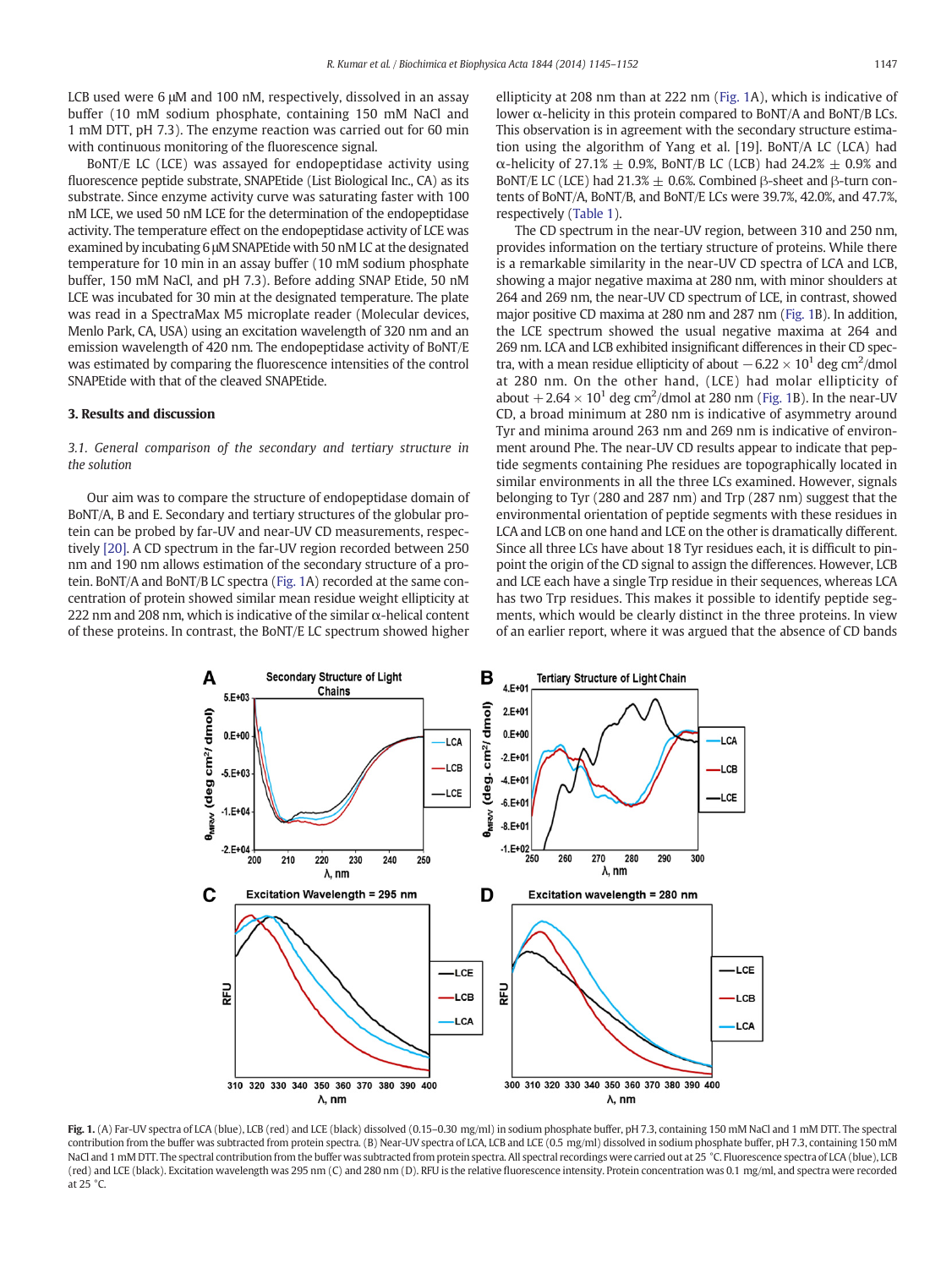#### <span id="page-3-0"></span>Table 1

Secondary structure content of BoNT/A LC, BoNT/B LC and BoNT/E LC determined by using the Yang et al. [19] algorithm.

|           | $\alpha$ -Helix (%) | $\beta$ -sheet + turns $(\%)$ | Random coil (%) |
|-----------|---------------------|-------------------------------|-----------------|
| BoNT/A LC | $27.07 + 0.93$      | $39.57 + 1.27$                | $33.37 + 0.21$  |
| BoNT/B LC | $24.20 + 0.90$      | $42.03 + 0.96$                | $33.93 + 1.85$  |
| BONT/E LC | $21.30 + 0.61$      | $46.67 + 3.79$                | $32.00 + 2.34$  |

belonging to Trp residues in LCA was a result of CD signals from Trp-43 and Trp-118 cancelling each other [\[21\],](#page-7-0) it is notable that both LCE and LCB have their Trp residues in the same general location (at amino acid position 39 and 43, respectively). The fact that the near-UV CD spectra of LCA and LCB are nearly identical, it would seem that Trp-43 residues in their respective proteins are located in a conformationally symmetric segment. Trp-118 of LCA is in a flexible segment of the protein based on the crystal structure analysis (PDB ID: 2ISE), and thus is not expected to exhibit CD signal. However, given the fact that Trp fluorescence is even more blue shifted (316 nm) in LCB in comparison to LCA (324 nm), it is likely that the peptide segments containing Trp-42(LCA)/Trp-43(LCB) are in a hydrophobic region, and thus in a rigid conformation. This further reinforces the notion that there is a conformational symmetry around Trp-42(LCA)/Trp-43(LCB), and this contributes to the loss of the Trp CD signal. In LCE Trp-39 fluorescence was red shifted (329 nm), which indicates that Trp-39 (LCE) is in relatively less hydrophobic environment compared to LCA and LCB. However, moderately positive CD signal at 287 nm in LCE suggests that the Trp-39 segment in LCE exists in a significantly asymmetric conformation compared to the equivalent Trp residues of LCA and LCB.

Tertiary structures of all the three proteins were also monitored by fluorescence spectroscopy. Protein fluorescence is generally excited either at 280 or 295 nm. Emission maxima of LCA, LCB, and LCE are 324 nm, 316 nm, and 329 nm, respectively, for an excitation wavelength of 295 nm [\(Fig. 1](#page-2-0)C), which is indicative of a well folded structure of at least the Trp containing segments of these proteins. This difference in emission maxima also indicates the difference in the topography of Trp in these proteins. Trp in LCB is in a relatively more hydrophobic environment than LCA or LCE. With the excitation at 280 nm, emission maxima for LCA, LCB and LCE were at 316 nm, 315 nm, and 306 nm, respectively, showing maximum blue shift for LCE although there was a significant shift in LCA ([Fig. 1D](#page-2-0)), leaving the LCB least affected by the excitation wavelength. In general, Tyr fluorescence is effectively transferred to tryptophan through FRET [\[22\]](#page-7-0). This is not the case with LCE, and to a certain extent with LCA, whereas in the case of LCB Tyr is able to effectively transfer its energy to tryptophan, indicating differential tertiary structural organization in LCE compared to LCA and LCB. This finding is consistent with our conclusions from the near-UV CD data presented earlier (vide supra).

#### 3.2. Temperature-dependent enzymatic and structural changes

To investigate comparative optimum temperatures for enzymatic activity and functional stability of LCA, LCB and LCE at different temperatures, we determined the endopeptidase activity of LCB and LCE, and compared with the activity of LCA (17; Fig. 2 and SM Fig. 2) at different temperatures. The substrate for LCB was Vamptide, a synthetic peptide with a native cleavage site, and the substrate for LCE was SNAPEtide. It was observed that both 100 nM of LCB and 50 nM of LCE were optimally active at 37 °C. LCE loses its activity beyond 37 °C but remained active even up to 50 °C, retaining about 44% activity. LCB, on the other hand, lost its activity beyond 37 °C, with total loss at 50 °C (Fig. 2).

Temperature-dependent structural changes were monitored with CD signals at 222 and 280 nm, which showed sigmoidal curves, indicating stability of secondary and tertiary structures [\(Fig. 3](#page-4-0)A and B). The transition curves based on temperature-dependent CD signal at 222 nm indicated an apparent melting temperature of 48 °C for LCA,



Fig. 2. Endopeptidase activity of LCB and LCE at different temperatures. Endopeptidase activity of 100 nM of LCB at different temperatures using 6 μM of fluorescence substrate (Vamptide, OBZ/DNP; List Biological, Campbell, CA) monitored with FRET signal. Cleavage was monitored with excitation wavelength of 321 nm and emission wavelength of 418 nm. Endopeptidase activity of 50 nM of LCE at different temperatures using 6 μM of fluorescence substrate (SNAPEtide, OBZ/DNP; List Biological, Campbell, CA). Cleavage was monitored with excitation wavelength of 321 nm and emission wavelength of 418 nm. All the reactions of LCB and LCE were performed in 10 mM sodium phosphate buffer, pH 7.3, containing 150 mM NaCl and 1 mM DTT. Before adding substrate, both the proteins were incubated for 30 min at designated temperature. Percent activity was calculated by assuming 100% activity at 37 °C.

52 °C for LCB, and 54 °C for LCE [\(Fig. 3](#page-4-0)A). Because of aggregation, it was not possible to record thermal transition curves for monitoring tertiary structural stability at 280 nm for LCB and LCE by circular dichroism spectroscopy. So we measured temperature dependent denaturation of the tertiary structure of LCA, LCB and LCE by measuring the ratio of fluorescence intensity at 351 nm and intensity at emission maxima of the proteins. Excitation wavelength was 280 nm. Melting temperature of LCA, LCB and LCE measured by fluorescence was 47 °C ([Fig. 3B](#page-4-0)). Thermal denaturation of secondary and tertiary structures of all the light chains suggested that each of these proteins loses its tertiary structure before losing the secondary structure, indicating possibility of the existence of molten globule intermediate conformation (SM [Fig. 3A](#page-4-0), B and C). Notably, transitions of secondary and tertiary structures of LCA [\[17\]](#page-7-0) and LCB from native to denatured states were sharp, and appeared to have a cooperative transition, whereas in case of LCE the transition was extended, indicating non-cooperative thermal denaturation [\(Fig. 3](#page-4-0)A and B).

Temperature dependent unfolding of tertiary structure of LCB and LCE was also analyzed by monitoring the exposure of Tyr residue by the second derivative UV spectroscopy, and compared against LCA. The second derivative of UV absorption spectra of LCB and LCE, both dissolved in phosphate buffer (10 mM sodium pH 7.3, 150 mM NaCl and 1 mM DTT), are shown in [Fig. 4](#page-4-0). The spectral region of interest is 280–300 nm. LCB had two negative bands at 285 nm and 293 nm, with positive bands at 291 nm and 295 nm. In the case of LCE negative peaks were at 285 nm and 293 nm, with positive bands at 288 nm and 294 nm. Second derivative spectra for both the proteins were obtained at different temperatures in the 25 °C to 45 °C range. The a/b ratio was calculated for both the proteins to determine the exposure of Tyr residue at each of these temperatures. The a/b ratios of LCB at 25 °C and 42 °C were, 1.59  $\pm$  0.11 and 0.85  $\pm$  0.02, respectively. Transition point of the decrease was at 37 °C (1.11  $\pm$  0.21). The a/b ratios for LCE at 25 °C and 45 °C were, 2.09  $\pm$  0.07 and 0.83  $\pm$  0.04, respectively. Transition point for LCE was significantly higher at 42  $^{\circ}$ C (1.40  $\pm$  0.09). The a/b ratio of LCA was similar to LCB (17; [Fig. 4](#page-4-0)). With increasing temperature there was no significant change in a/b ratio of LCA, but at 37 °C there was a marked decrease in the a/b ratio, which indicated the lower exposure of Tyr residue. Transition point of LCA was also 37 °C. [Fig. 4](#page-4-0) shows the normalized data of LCA, LCB and LCE, which shows similar patterns of the a/b ratio for LCA, LCB, and shows significant difference patterns from that of LCE. It was difficult to measure the ratio accurately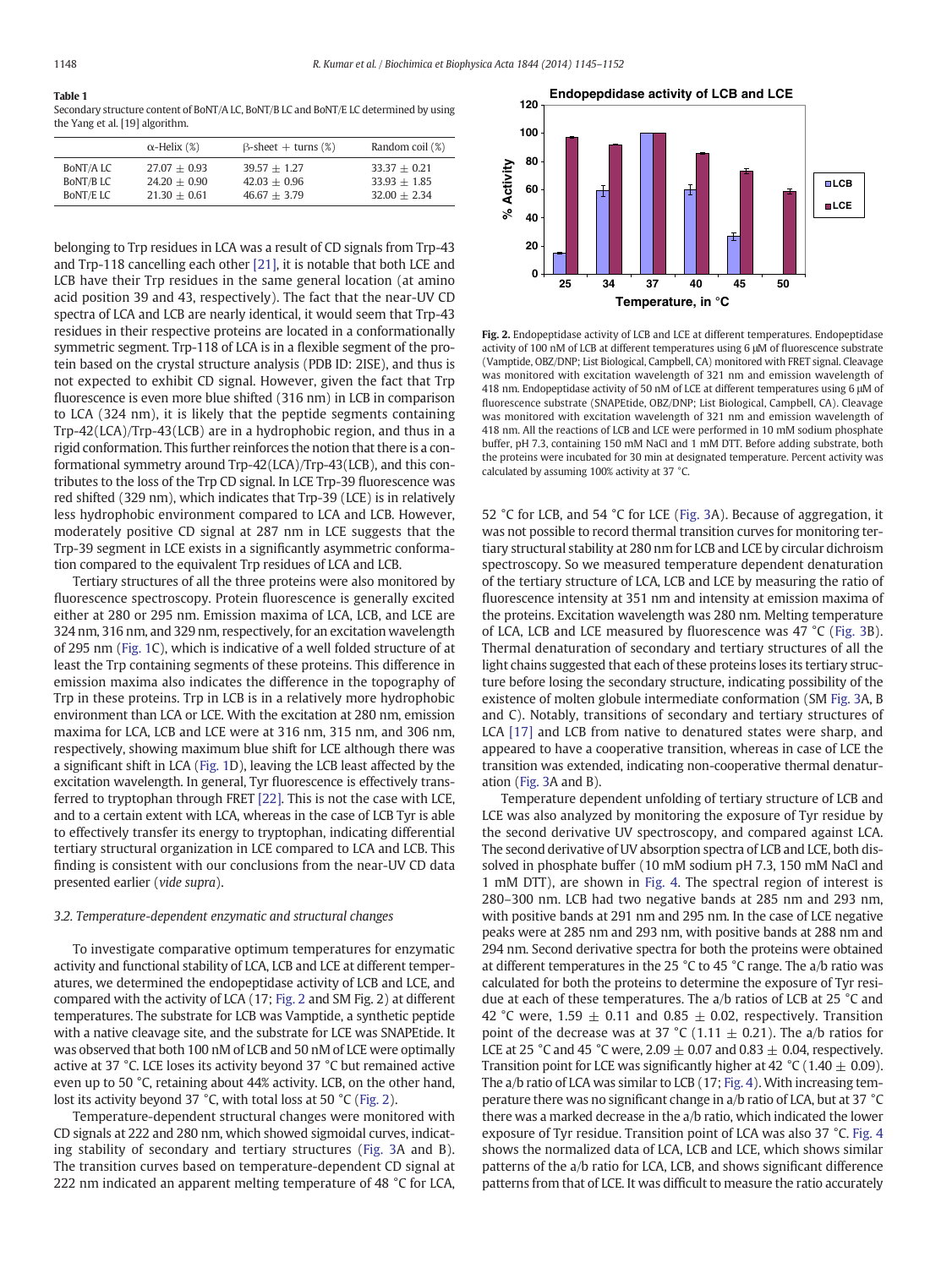<span id="page-4-0"></span>

Fig. 3. (A) Thermal denaturation monitored for the secondary structure of LCA (blue), LCB (red) and LCE (black). All the proteins were dissolved in 10 mM sodium phosphate, pH 7.3, containing 150 mM NaCl and 1 mM DTT. Samples were heated at a rate of 1 °C/min. Thermal unfolding of protein secondary structure was monitored by continuously recording CD signal at 222 nm as a function of temperature. (B) Thermal unfolding of the tertiary structure of the protein was monitored by plotting the ratio of fluorescence intensity at 351 nm and 316 nm for LCA (blue) and LCB (red), and the ratio of intensity at 351 nm and 306 nm for LCE (black; B), as a function of temperature. Excitation wavelength for all the proteins was 280 nm.

after 42 °C and 45 °C for LCB and LCE, respectively, because of the increase in noise due to aggregation of the proteins. The decrease in a/b ratio is attributed to the lesser exposure of Tyr residues, which may be due to refolding. This observation may in part suggest a conformational change (especially in the vicinity of Tyr residues) of LCA and LCB at 37 °C compared to 25 °C. Since aggregation also increases with temperature, it may suggest that interactions between protein molecules increases because of exposure of hydrophobic residues and formation of tight packed structures. This could reduce the a/b ratio as observed in Fig. 4. In the case of LCE, a/b ratios at 37 °C and 25 °C were similar, making it difficult to draw any definitive conclusion about the conformational change in LCE at 37 °C compared to 25 °C.

#### 3.3. Differential folding of LCA, LCB, and LCE probed by urea denaturation

We analyzed unfolding of the light chain (LCA, LCB, and LCE) secondary structure in urea by monitoring the CD signals at 222 nm, which is a measure of the  $\alpha$ -helicity of a molecule. The denaturation of LCA by urea is shown in Fig. 5. With increasing concentration of urea, LCA showed two intermediates,  $I_1$  and  $I_2$ . This experiment was repeated with lower concentrations of LCA, which shows a similar trend, suggesting that the intermediates are formed due to molecular folding, and not due to the aggregation of the protein [\[23\]](#page-7-0). LCA ellipticity at 222 nm gradually decreases until 3.75 M, and then starts increasing up to 5 M, followed

**a/b ratio of Light chains LCA LCB 37 °C LCE 42 °C**

Fig. 4. Temperature change in the a/b ratio of LCA (blue), LCB (red), and LCE (black). a denotes an arithmetic sum of the negative  $d^2A/d^2\lambda$  at 284 nm and positive  $d^2A/d^2\lambda$  at 289.5 nm and b denotes an arithmetic sum of the negative at 291 nm and the positive at 294 nm. LCB and LCE were dissolved (0.2 mg/ml) in 10 mM sodium phosphate buffer, pH 7.3, containing 150 mM NaCl and 1 mM DTT. The a/b ratio of LCA (taken from Kukreja and Singh [17]) was overlapped with the a/b ratio of LCB and LCE for comparison.

**[25 30 35 40 45 50](image of Fig.�4)**

**Temperature, in °C**

 $0.4 +$ <br>25 **0.6 0.8 1 1.2 1.4 1.6 1.8**

**a/b ratio**

by a further decrease in the signal (Fig. 5). So,  $I_1$  is at 3.75 M urea and I<sub>2</sub> is at 5 M urea. Spectra of BoNT/A light chain incubated in urea solution were recorded (Fig. 5), which clearly showed that  $I_1$  does not have any secondary structure, whereas  $I_2$  has native like secondary structure [\[23\].](#page-7-0) In contrast, LCB and LCE have different urea denaturation curves (Fig. 5). LCE has a two-state denaturation, showing a steady decrease in CD signal with increasing urea concentration. LCB, on the other hand, has substantial deviation from the two-state denaturation, resembling a three-state model. It shows steady decrease in CD value at 222 nm until the urea concentration is 3.5 M, and no additional change in CD signal with further increase in urea concentration between 3.5 M and 5.5 M urea, followed by steady decrease in CD signal to reach the lowest signal at 8 M urea.

According to crystal structures, all the light chains have similar domain organizations and folding (PDB ID: 2ISE, 1F82, 1T3A). However, the above data suggests that the folding behavior of LCA, LCB and LCE seen in the solution is not possible to observe in the static crystal structure. It is possible that, in the solution, either domain organization or environments around these domains are not similar in all of the light chains. Each of the BoNT LCs belongs to a family of  $\text{Zn}^{2+}$ metalloproteases. As a characteristic of this family,  $\text{Zn}^{2+}$  is coordinated by two histidine residues of His-Glu-X-X-His, and a water molecule which is bonded to the glutamate residue of the motif and a distal Glu residue downstream in the primary sequence [\[24\]](#page-7-0). BoNT endopeptidase



Fig. 5. Urea denaturation of LCA (blue), LCB (red) and LCE (black) as monitored by ellipticity at 222 nm. A quantity of 0.2 mg/ml of each protein was dissolved in 10 mM sodium phosphate buffer, pH 7.3, containing 150 mM NaCl, 1 mM DTT and different concentrations of urea (0–8 M). Prior to measurement protein solution was incubated for 2 h. All measurements and incubations were performed at 25 °C.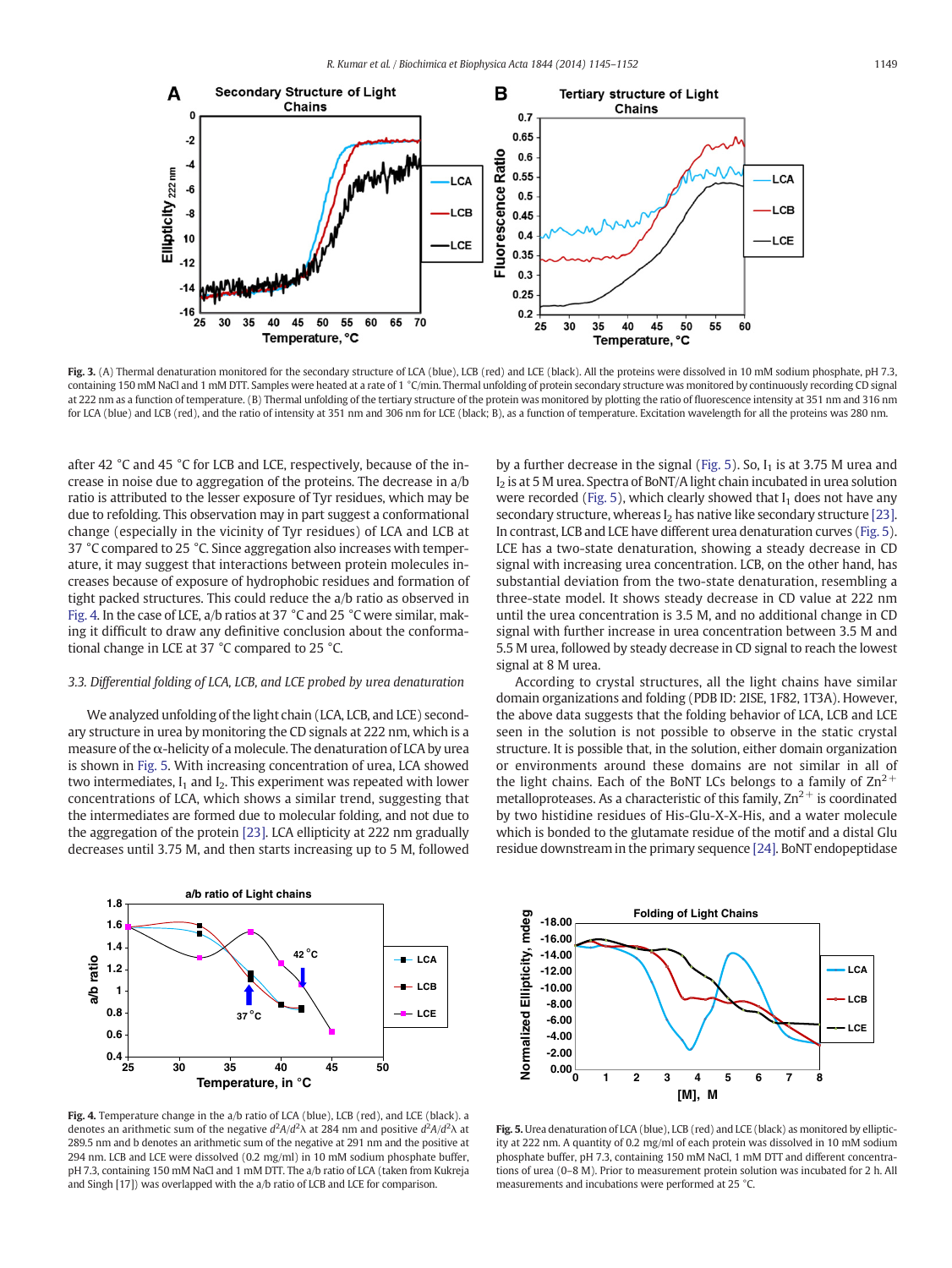<span id="page-5-0"></span>

Fig. 6. (A) Far-UV CD spectra of LCB (0.2 mg/ml) dissolved in 10 mM sodium phosphate, pH 7.3, containing 150 mM NaCl and 1 mM DTT at 25 °C, 37 °C, 45 °C, 50 °C and 90 °C. (B) Near-UV CD spectra of LCB (0.5 mg/ml) dissolved in 10 mM sodium phosphate, pH 7.3, containing 150 mM NaCl and 1 mM DTT at 25 °C, 37 °C, 45 °C, 50 °C and 90 °C.

displays several unique characteristics such as extreme exclusivity, recognition, and specificity for its substrate. Role of tertiary structure is critical for this unique feature of BoNT endopeptidase [25–[28\].](#page-7-0) The solved three-dimensional structures of BoNT LCs already have not been able to provide a convincing molecular explanation of differential substrate specificity as well as intracellular longevity. Co-crystal structure of BoNT/A LC and its truncated substrate is available [\[29\],](#page-7-0) and it revealed the role of two exosites in addition to the active sites of the endopeptidases. We suspect that the three-dimensional folding of LCA, LCB, and LCE, including accessibility and dynamics of exosites, may hold clues to the understanding the unique specificity of BoNT endopeptidases.

#### 3.4. PRIME conformation and molten globule of BoNT/B and BoNT/E light chain

Molten globule (MG) of an enzyme is an intermediate state; it conserves the native like secondary structure, but has less tightly packed protein interiors [\[30\]](#page-7-0). The semi-flexible structure of molten globule state allows hydrophobic groups to be exposed to water, which can be probed by hydrophobic dyes such as ANS. The loss of tertiary structure, while still maintaining the secondary structure, is a characteristic of the molten globule state. PRIME conformation is defined as pre-molten globule structure, where the enzyme is optimally active [\[17\]](#page-7-0). This conformational state of a protein has secondary structure similar to native state, but tertiary structure is more expanded compared to native state, although more compact than the molten globule state.

In this study, we monitored secondary and tertiary structures of LCB and LCE at different temperatures (25 °C to 90 °C) by CD spectroscopy. For secondary structure, ellipticity at 37 °C of LCB and LCE protein was the same as the ellipticity at 25 °C (Figs. 6 and 7). At 50 °C and 222 nm, LCB loses about 39% of ellipticity (Fig. 6A) and LCE loses about 50% of ellipticity (Fig. 7A). The tertiary structure monitored with near-UV CD signals indicates complete loss of tertiary structure at 50 °C at least for LCB (Fig. 6B). For LCE, the CD signals although turning negative from positive, still retain significant values, suggesting its refolding. This may be relevant to the observation that LCE remains enzymatically active up to 50 °C [\(Figs. 2 and 7A](#page-3-0) and B). Nevertheless, loss of tertiary structure in LCB and existence of flexible tertiary structure with significant secondary structure in LCE at 50 °C indicate the presence of the molten globule conformational state in both the proteins. The near-UV spectrum of LCB at 37 °C indicates increased mobility of peptide bonds in the vicinity of Phe and Tyr, whereas peptide bonds in the vicinity of Trp are still in the rigid part of the protein. So, the near-UV spectrum of LCB at 37 °C indicates a different conformational state compared to 25 °C. In the case of LCE, near-UV CD spectrum at 37 °C indicates lowering of the positive signal of Tyr and Trp compared to 25 °C. It is not clear whether lowering of the CD signal is due to the opening of structure or the loss of chirality of aromatic amino acids (Fig. 7B). Notably, no aggregation was observed at 37 °C, suggesting that the loss of signal is due to conformational change. We suggest that the signal change is due to the conformational change, leading to loss of chirality of aromatic amino acid residues. In the case of LCE, the 37 °C signal is less positive than 25 °C which suggests that LCE refolds, a conclusion which is also supported by the a/b ratio change ([Fig. 4](#page-4-0)). The a/b ratio of LCE at 32 °C was lower than that of 25 °C, but interestingly at 37 °C the a/b ratio was similar to 25 °C. It is possible that the conformational state of LCE at 37 °C and 25 °C is different, and only the microenvironment around hydrophobic residues is similar, as reflected by similar a/



Fig. 7. (A) Far-UV CD spectra of LCE (0.2 mg/ml) dissolved in 10 mM sodium phosphate, pH 7.3, containing 150 mM NaCl and 1 mM DTT at 25 °C, 37 °C, 45 °C, 50 °C and 90 °C. (B) Near-UV CD spectra of BoNT/E LC (0.5 mg/ml) dissolved in 10 mM sodium phosphate, pH 7.3, containing 150 mM NaCl and 1 mM DTT at 25 °C, 37 °C, 45 °C, 50 °C and 90 °C.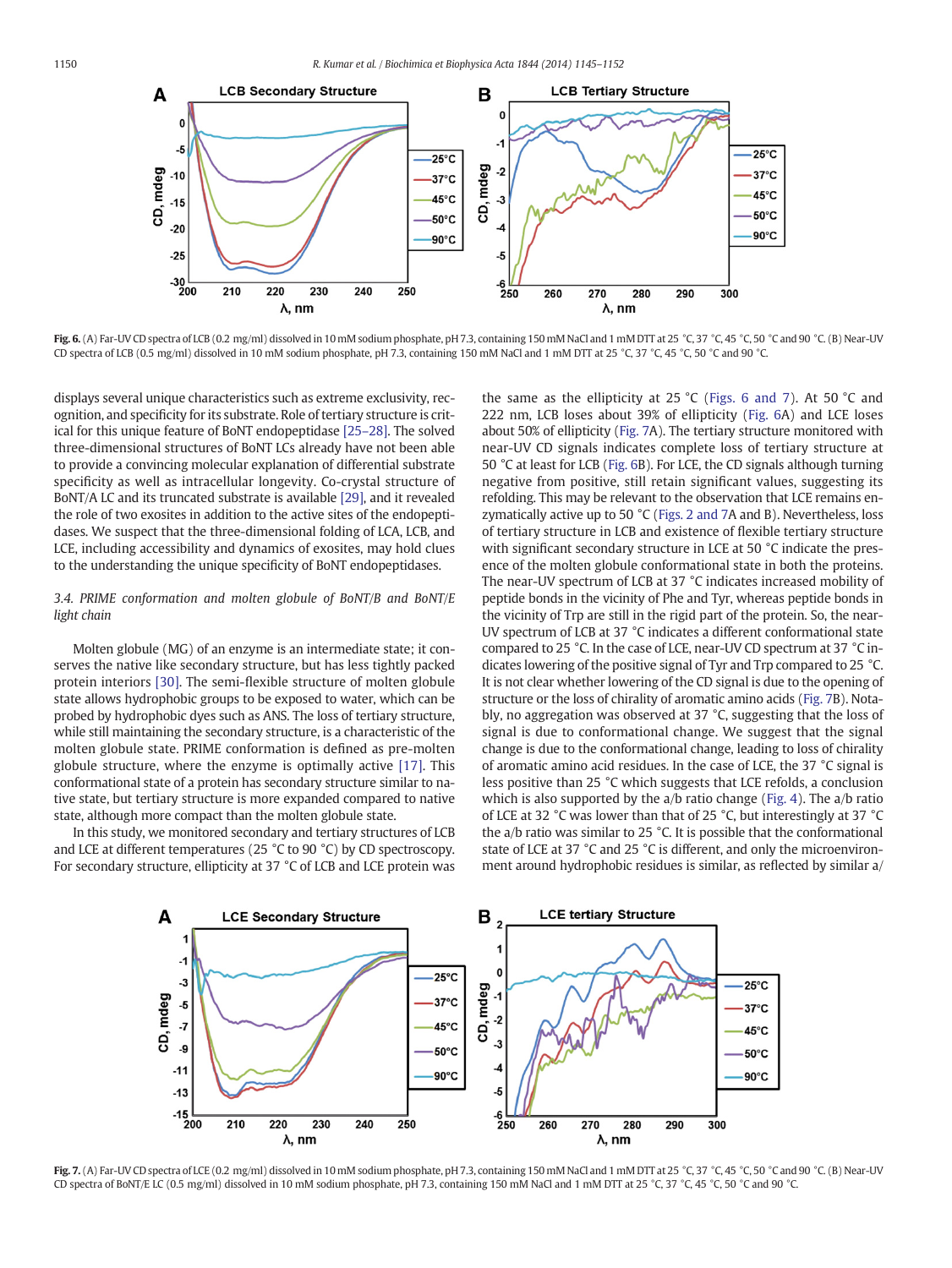<span id="page-6-0"></span>

Fig. 8. Fluorescence intensity of ANS bound to LCA (blue, A; taken from Kukreja and Singh [17]) and overlap fluorescence intensity of ANS bound LCB (red) and LCE (black) as a function of temperature. Fluorescence emission was recorded at 490 nm for an excitation wavelength of 370 nm.

b ratio. These observations definitely suggest conformational changes in LCE at 37 °C compared to 25 °C, but it is difficult to make any conclusions based on the data of tertiary structure acquired by the near UV-CD and second derivative UV.

To further confirm the temperature-induced molten globule structure of both the proteins, we monitored ANS fluorescence as a function of temperature using optimum molar ANS to protein ratio of 70:1 and 80:1 for LCB and LCE, respectively. The ANS fluorescence reaches maximum at 47 °C for both the proteins, indicating optimal binding, the point at which both proteins virtually have less tertiary structures but sufficient amount of secondary structures. Thus, both LCB and LCE exist in a molten globule conformation at 47 °C [\(Figs. 6, 7 and 8\)](#page-5-0). The ANS binding of LCB showed a small bump at 37 °C, which may be due to an expanded conformation of LCB. Notably, this is the temperature where this enzyme is optimally active. A similar observation was made by Kukreja and Singh [\[17\]](#page-7-0) in the case of LCA (Fig. 8 and SM [Fig. 1](#page-2-0)). The LCB enzyme was about 25% active at 45 °C, and completely lost its activity at 50 °C [\(Fig. 2\)](#page-3-0). In the case of LCE, ANS binding showed a similar graph, but the bump at 37 °C was not observed. However, LCE was about 45% active at 50 °C ([Fig. 2](#page-3-0) and SM [Fig. 2\)](#page-3-0).

The above observations suggested the existence of a temperatureinduced molten globule state for LCB. ANS binding (showing a shoulder in ANS binding at 37 °C), denaturation experiments monitored with CD, intrinsic fluorescence signals (showing differences in melting temperatures of secondary and tertiary structures), and second derivate spectroscopy (showing Tm for the tertiary structure at 37 °C) suggest the existence of an intermediate state of LCB at 37 °C, which is more expanded than the conformational state of enzyme at 25 °C and exhibits optimal activity [\(Figs. 2 and 8](#page-3-0)). This state is more densely packed than the molten globule state of LCB. This new intermediate state has a secondary structure similar to the conformational state at 25 °C, but the tertiary structure in this conformational state is comparatively more flexible. This intermediate state has similar structural and functional characteristics as the LCA PRIME conformation [\[17\].](#page-7-0)

Secondary and tertiary structural analysis of LCE suggests the existence of molten globule state at 47 °C, which is also optimally active enzymatically (with full length substrate, SM [Fig. 1](#page-2-0)). The only other example of an optimally active molten globule enzyme known is BoNT/A toxin [\[24\].](#page-7-0) It is notable that BoNT/E itself is maximally active from 45 °C to 50 °C [\[31\],](#page-7-0) which may reflect a maximally active molten globule. However, unlike LCB, it was difficult to demonstrate the existence of a PRIME conformational state of LCE despite LCE being also optimally active at 37 °C. At 37 °C, there was no apparent differential secondary and tertiary structures, and the hallmark bump in ANS binding curve was absent (Fig. 8). In the absence of the PRIME conformation of LCE, other

conformational features, which may allow its interaction with unique substrate and subsequent enzymatic activity, need to be identified.

Existence of molten globule as one of the intermediate states in protein folding is already established in other proteins [\[32,33\].](#page-7-0) This state is induced by temperature, pH, or osmolytes, and such conformational change is also linked to reduction of disulfide bonds [\[24,34,35\]](#page-7-0). In many cases protein–protein interactions also lead to this state of protein conformation. In recent years, pre-molten globule and molten globule states have also been demonstrated to be involved in biological functions [\[36,37\].](#page-7-0) However, no proteins other than BoNTs have been shown to exist in optimally active molten globule or PRIME conformational states. Endopeptidase domains of BoNT/A [\[17\]](#page-7-0), BoNT/B, and BoNT/E exist as temperature-induced molten globule intermediate states. In this work, we also established the existence of a biologically active PRIME structure in the endopeptidase domain of BoNT/B, but not in that of BoNT/E. This PRIME conformational state is another unique intermediate state, which has an optimal binding affinity and activity of a protein, and it exists as between native state and molten globule state.

#### 4. Conclusion

In conclusion, this study advances our earlier finding that an optimally active molten globule or related protein structures (PRIME) exist for the most poisonous poison, botulinum neurotoxin. There are substantial variations in the structural and functional characteristics of these active structures among the three BoNT endopeptidases examined. Existence of PRIME conformation in at least two different proteins advances the idea of the existence of this conformation in other proteins. Differential features of PRIME conformation in the three BoNT endopeptidases may be relevant to their specificity with substrates and their survival intracellularly. Finally, a proper understanding of the structural coordinates of active PRIME structures will be relevant to the design and development of antidotes against botulinum neurotoxins.

#### Acknowledgements

This work was supported in part by the US Army Medical Research Activity (Grant USAMRAA-W81XWH-08-P-0705), and the National Institutes of Health (Grant 1U01A1078070-01). We thank Mr. Stephen Riding for preparing the protein samples. We also thank the anonymous reviewers whose comments have helped us to improve the quality of the paper.

#### References

- [1] [G. Schiavo, M. Matteoli, C. Montecucco, Neurotoxins affecting neuroexocytosis,](http://refhub.elsevier.com/S1570-9639(14)00039-9/rf0005) [Physiol. Rev. 80 \(2000\) 717](http://refhub.elsevier.com/S1570-9639(14)00039-9/rf0005)–766.
- [2] [B.R. Singh, Intimate details of the most poisionous poision, Nat. Struct. Biol. \(Aug. 7](http://refhub.elsevier.com/S1570-9639(14)00039-9/rf0010) [2000\) 617](http://refhub.elsevier.com/S1570-9639(14)00039-9/rf0010)–619.
- [M.F. Brin, M.F. Lew, C.H. Adler, C.L. Comella, S.A. Factor, J. Jankovic, C.O. Brain,](http://refhub.elsevier.com/S1570-9639(14)00039-9/rf0015) [Neurobloc in type-A resistant cervical dystonia, Neurology 53 \(1999\) 1439](http://refhub.elsevier.com/S1570-9639(14)00039-9/rf0015)–1447.
- [4] [K.M. Land, L.W. Cheng, Botulinum neurotoxin: a deadly protease with applications](http://refhub.elsevier.com/S1570-9639(14)00039-9/rf0020) [to human medicine, Current Research, Technology and Education Topics in Microbi](http://refhub.elsevier.com/S1570-9639(14)00039-9/rf0020)[ology and Microbial Biotechnology, 2010. 965](http://refhub.elsevier.com/S1570-9639(14)00039-9/rf0020)–971.
- [5] [K.R. Aoki, Botulinum toxin: a successful therapeutic protein, Curr. Med. Chem. 11](http://refhub.elsevier.com/S1570-9639(14)00039-9/rf0025) [\(2004\) 3085](http://refhub.elsevier.com/S1570-9639(14)00039-9/rf0025)–3092.
- [6] [K. Beer, J.L. Cohen, A. Carruthers, Cosmetic Use of Botulinum Toxin A, Cambridge](http://refhub.elsevier.com/S1570-9639(14)00039-9/rf0205) [University Press, 2007, pp. 328](http://refhub.elsevier.com/S1570-9639(14)00039-9/rf0205)–348.
- [7] [J. Strotmeir, S. Gu, S. Jutzi, S. Mahrhold, J. Zhou, A. Pich, T. Eichner, H. Bigalke, A.](http://refhub.elsevier.com/S1570-9639(14)00039-9/rf0035) [Rummel, R. Jin, T. Binz, The biological activity of botulinum neurotoxin type C is](http://refhub.elsevier.com/S1570-9639(14)00039-9/rf0035) [dependent upon novel types of ganglioside binding sites, Mol. Microbiol. 81 \(2011\)](http://refhub.elsevier.com/S1570-9639(14)00039-9/rf0035) 143–[156.](http://refhub.elsevier.com/S1570-9639(14)00039-9/rf0035)
- [8] [M. Montal, Botulinum neurotoxin: a marvel of protein design, Annu. Rev. Biochem.](http://refhub.elsevier.com/S1570-9639(14)00039-9/rf0040) [79 \(2010\) 591](http://refhub.elsevier.com/S1570-9639(14)00039-9/rf0040)–617.
- [9] [A. Pickett, K. Perrow, Towards new uses of botulinum toxins as a novel therapeutic](http://refhub.elsevier.com/S1570-9639(14)00039-9/rf0045) [tool, Toxins 3 \(2011\) 63](http://refhub.elsevier.com/S1570-9639(14)00039-9/rf0045)–81.
- [10] [L.L. Simpson, A.B. Maksymowych, J.B. Park, R.S. Bora, The role of the interchain](http://refhub.elsevier.com/S1570-9639(14)00039-9/rf0050) disulfi[de bond in governing the pharmacological actions of botulinum toxin,](http://refhub.elsevier.com/S1570-9639(14)00039-9/rf0050) [J. Pharmacol. Exp. Ther. 306 \(2004\) 857](http://refhub.elsevier.com/S1570-9639(14)00039-9/rf0050)–864.